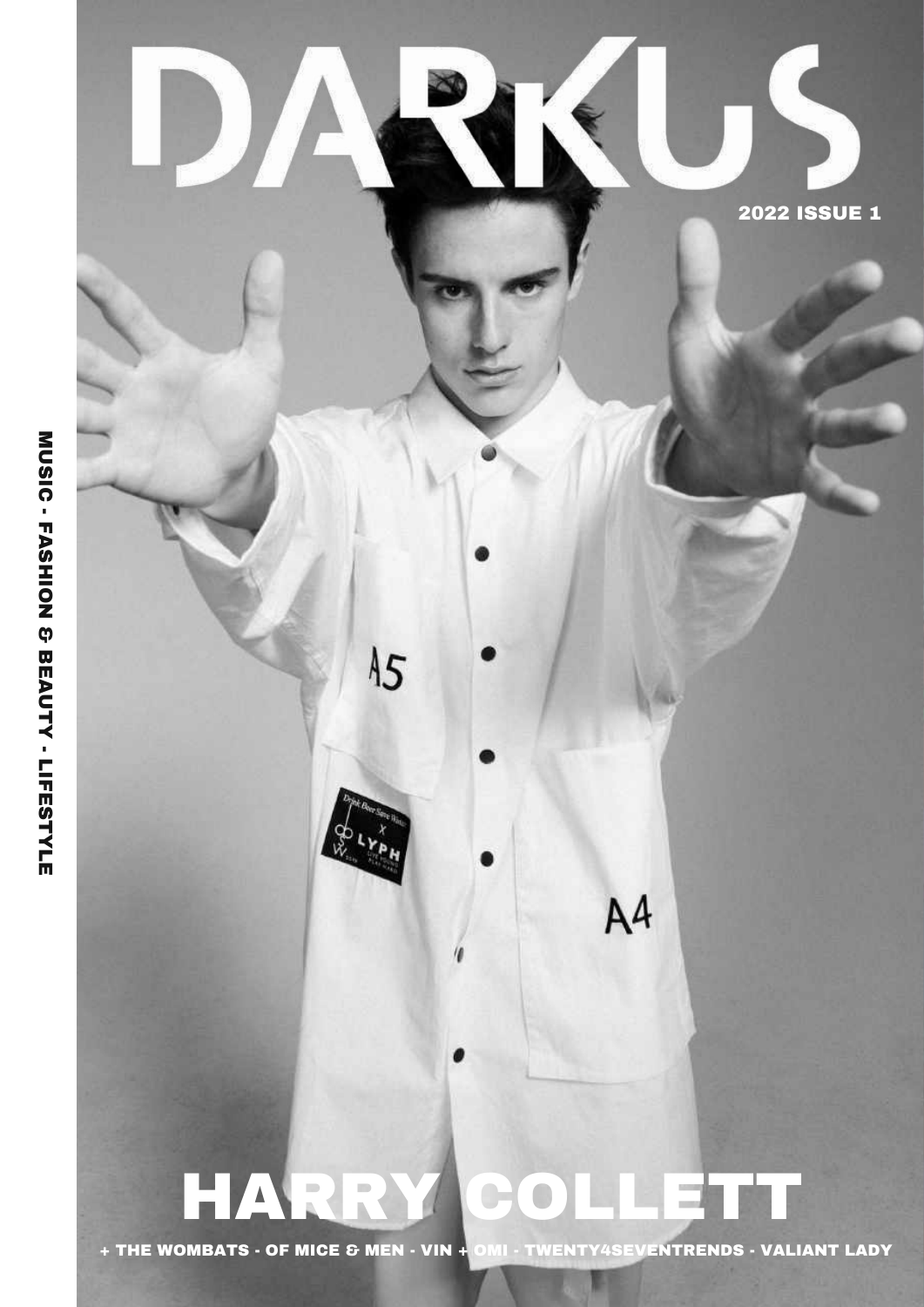### **Editors Note** A huge welcome to all of our readers



Editor-In-Chief & Founder | Thushara S. Chandrasiri **Assistant Music Editor | Matthew Codd** Editorial Assistants | Essi Harbord & Sophie Walker Lead Graphic Designer | Hannah Robinson Lead Stylist | Manny Lago

Digital Team | Sal Fasone | Tiarna Iddon | Hattie Alders Lead Videographer | Austin Tweddle

**Contributing Writers | Jess Blake | Hattie Alders | Catherine** Anderson | Lupe Baeyens | Jane-Menn Cheong | Matt Codd | Courtney Davies | Sal Fasone | Steve Harrison | Tiarna Iddon | Brian James | Adam Kennedy | Manny Lago | Margot Macleod | Laura McCluskey | Sophie Walker

Photography Team | Livy Dukes | Ellisha Iddon | Adam Kennedy | Callum Robinson | Sam Wall | Storm Walker | Jemima Marriott

The start of our 2022 got off to a slow start, but it was nevertheless a truly cathartic experience as we used the time to really focus on our growth and vision. A number of you have heard me say on numerous occasions that DARKUS is much more than just a magazine, and with 2022 also being our anniversary year, we have embraced that concept even more.

The heart of DARKUS is to celebrate and elevate voices, to give safe-spaces for creativity to grow, and most of all to create a platform where emerging names can have their passions in life acknowledged and heard. Myself and my team have had our own milestones over the years, and as a family of creatives ourselves, we are constantly learning and pushing ourselves.

Many of you will know that when it comes to our interviews and chats, we have some rather deep and meaningful conversations, as our guests open up their heart and their soul and take us through the footsteps of their lives, because ultimately as a magazine we are invested in the people's lived experiences. As humans we all have our own personal journeys and it is what makes us, us. So as we stepped into 2022, we wanted to ensure this remained at the very core of what DARKUS represents.

Everything you see in this edition of the magazine has been carefully selected and curated, with the primary purpose of introducing you to a multitude of names which will leave you inspired, as they give us all an insight into their remarkable and colourful lives.

I have never called myself a journalist, but instead a storyteller who has a genuine interest in the lives of others, so as you read on I hope the guests we introduce you resonate with you like they did with me.

*With love and kindness, Thushara Editor In Chief & Founder DARKUS*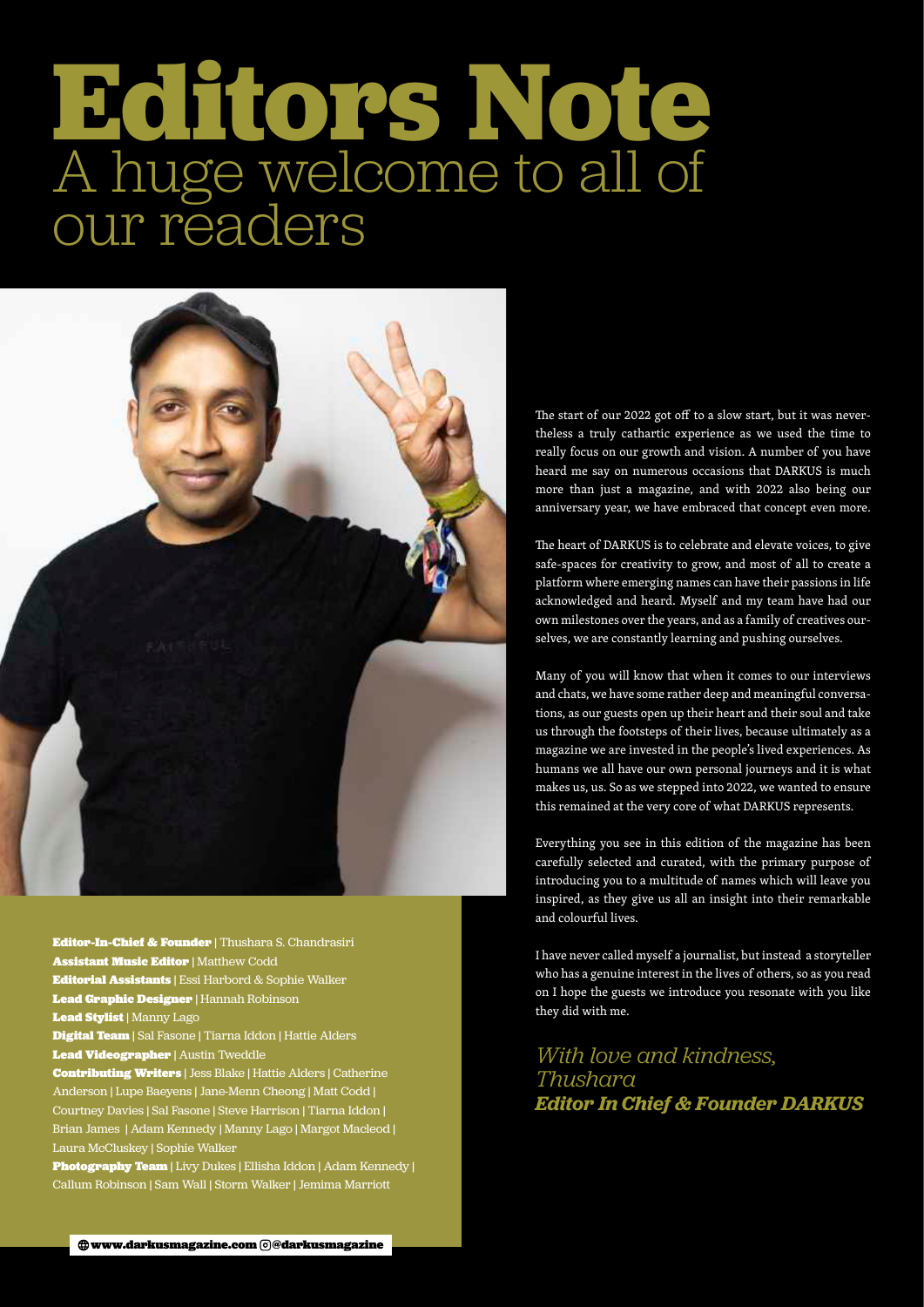www.ashlandcreekpress.com @ashlandcreekpress @AshlandPress





## **Ashland** Creek Press *Changing The World One Book At A Time*

Article | Hattie Alders Interview | Midge Raymond & John Yunker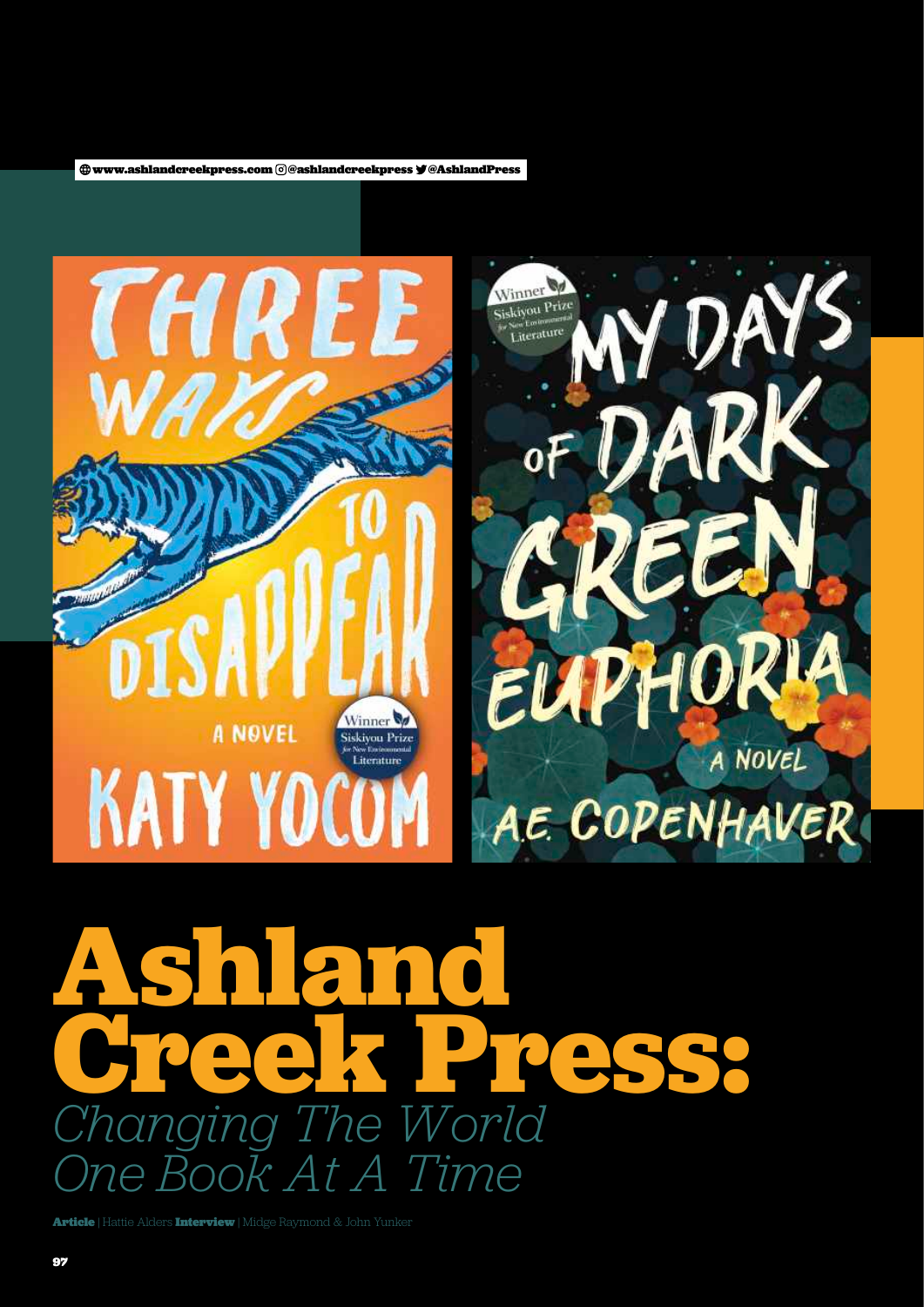For over a decade Ashland Creek Press has had a vast impact on the publishing industry. A vegan boutique publishers started by Midge Raymond and John Yunker, they have created a different type of publishing; choosing to create books for vegans who wouldn't typically read about plant-based characters in their fiction. The books they publish are those which focus on the environment and the animal kingdom such as Among Animals, a collection of stories about the lives of animals in contemporary short fiction. This new branch of publishing has introduced an opening for veganism within the world of literature, bringing forward another way for individuals to learn about this lifestyle and consider it as an option for themselves. This interview gave an insight...

### *What kind of impact has Ashland Creek Press had?*

We've survived for ten years as a small, independent press—so that's something in today's publishing world! And as the only vegan publisher

of fiction, we're unique even among vegan publishers (which tend to publish cookbooks and other lifestyle books).

We've heard from many vegan readers who are happy to see vegan protagonists in our books who are not portrayed as mad activists but rather as regular people who are compassionate toward animals—this is rare in most fiction. We've also been happy to see several of our non-vegan authors adopt a vegan life over the years. And many of our books have been adopted at colleges and universities, whether for animal-studies or writing programs, or for "one read" programs for incoming freshmen. We're thankful to all of them for supporting a small press!

Our most significant contribution of late is probably our Writing for Animals program. Based on our book Writing for Animals, a collection of articles and essays about how to write more accurately and empathetically about animals, we've held several live Zoom classes and now have a self-paced online program as well. The live classes have drawn students from all around the world—many of them getting up before dawn or staying up late to be in class—and now the self-paced program makes it possible for all of those for whom the time zones are a challenge.

The writers who graduate from this program have had wonderful feedback for us, not only about the content of the class but especially about being part of a writing community that aims to make the world better for animals. We've had open mic readings and plan to do

many more events in 2022 for our alumni community and beyond.

### *What was the inspiration to start Ashland Creek Press?/How did it start?*

Back in the late 2000s, John wrote a novel, The Tourist Trail, and during that time his agent wasn't able to sell it to a mainstream publisher. This was in part due to the recession, but also because publishers didn't see how it would fit in—such categories as "climate fiction" or "eco-thriller" were not on the radar of mainstream publishers. So, we decided that there was a need in the publishing world that needed to be filled.

In 2011, we published John's book and opened up for submissions, and we were thrilled and amazed to receive so many incredible submissions that fell under our description "books with a world view." We've published more than thirty books now, and while we're still eager to publish environmental books, the larger publishers are beginning to publish more climate-themed fiction, so we've begun to focus much more on animal-themed work.

### *What has been the most fulfilling part of it so far?*

There are so many rewarding aspects to publishing great books about animals and the environment. It's incredible to see readers look at animals in a different way, or go vegetarian or vegan when they learn something that hadn't known before. It's thrilling to publish debut novelists—as writers ourselves, we know how much fun it is to launch a book into the world. We've seen our Siskiyou Prize grow, and have worked with some terrific judges, like Carol Adams and Jonathan Balcombe, who are amazing writers and vegan advocates.

Lately we've especially loved bringing writers together for the Writing for Animals program. Being a writer isn't for the faint of heart—and neither

> is being an animal advocate—so being both can be exhausting at times. Creating this community where writers can come together and share not only their writing but their vision for a better world has been wonderful.

### *What are the eventual goals for Ashland Creek Press?*

We hope to keep publishing great writing, to grow our reputation for environmental and animal books, and to see our books on bestseller lists! Many of our authors have won awards and have received great recognition, but we look forward to breaking through to more and more readers in the future. We also look forward to building and growing our Writing for Animals community.

### *How does climate change tie in with publishing (and literature as a whole)?*

Books reflect society—not only what we are but what we may become. There's been plenty of dystopian fiction out there, but we prefer books that are more hopeful—dystopian work is usually very bleak, based on the mistakes we've made, and we'd rather our books focus on the here and now, and on changing the world for the better (before it becomes dystopian).

### *How has it been over the pandemic?*

As with most publishers, it was tough on book sales at first, but then, the longer people stayed home, the

more they began to read, and this has been good for many of our authors who have seen a lovely uptick in sales.

Despite the struggles we share with most small businesses, the Writing for Animals class has been an enormously positive outcome of the pandemic. We've thought of doing such a program for years, perhaps as a conference, but it wasn't until Zoom became such a prominent platform that we realized we could get started and offer a program online. The program's popularity led to the self-paced program, and we're thinking of new ways to grow and engage this community of literary activists.

*Despite the setback of the pandemic, Ashland Creek Press has been incredibly successful and has created a new sphere for conversations in publishing and literature around animal rights and environmentalism. All of their books and classes can be found online at EcoLit Books.*